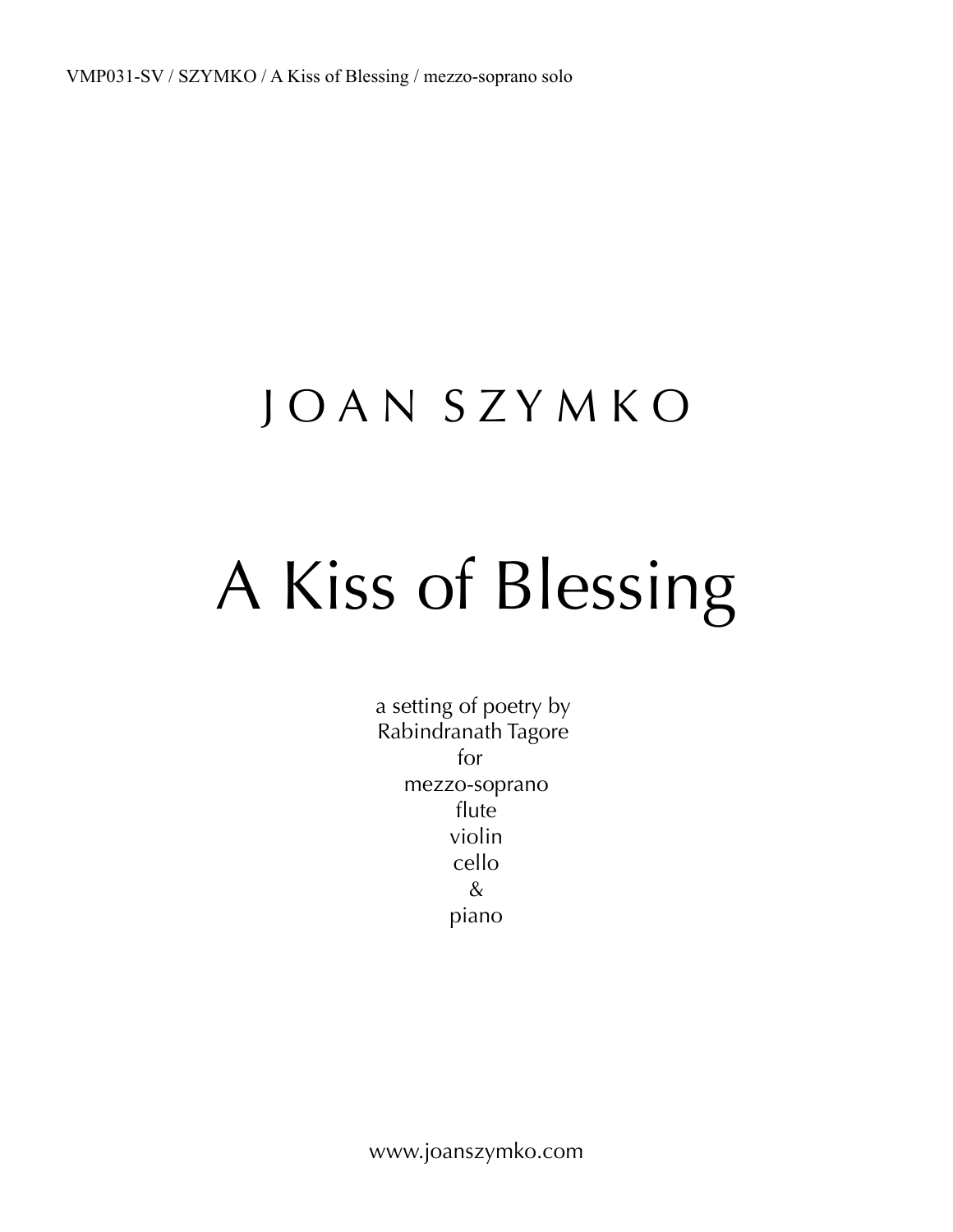A Kiss of Blessing

Rabindranath Tagore (1861-1941) **State Controller State Controller State Controller State Controller State Controller State Controller State Controller State Controller State Controller State Controller State Controller St** 



Copyright © 2010, 2013 by JOAN SZYMKO "This Song of Mine" from *The Crescent Moon* is in the public domain Published and Distributed by www.joanszymko.com ALL RIGHTS RESERVED FOR ALL COUNTRIES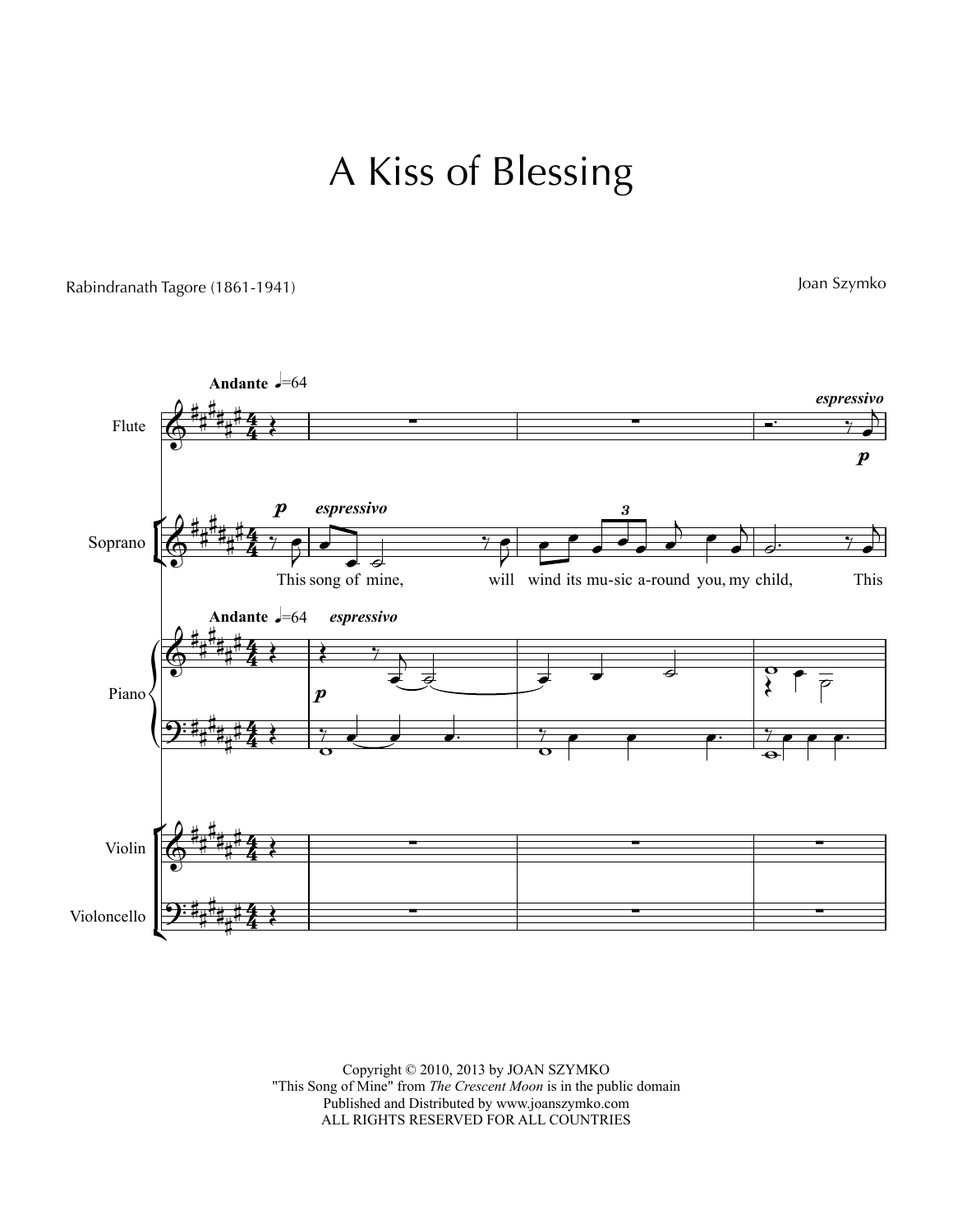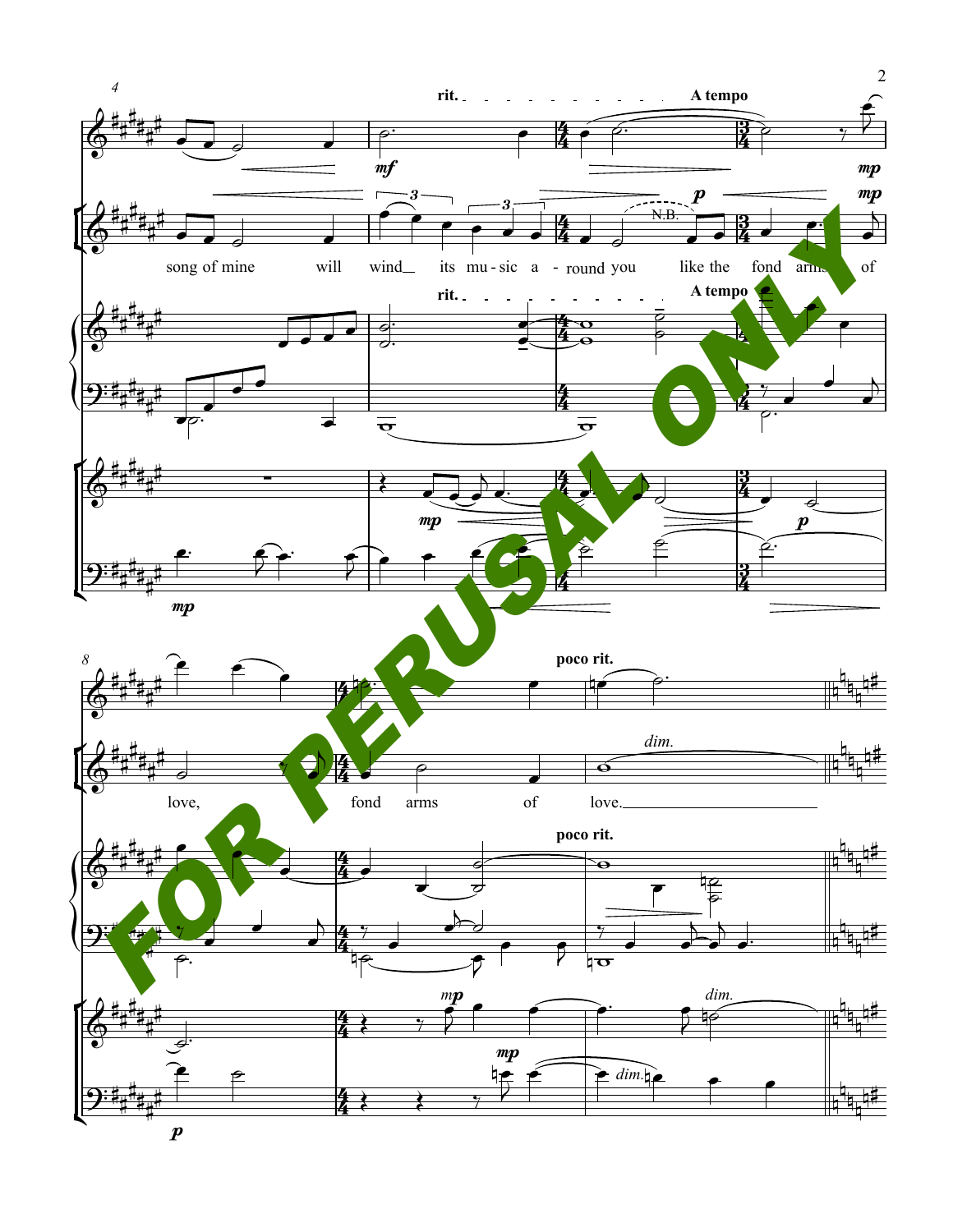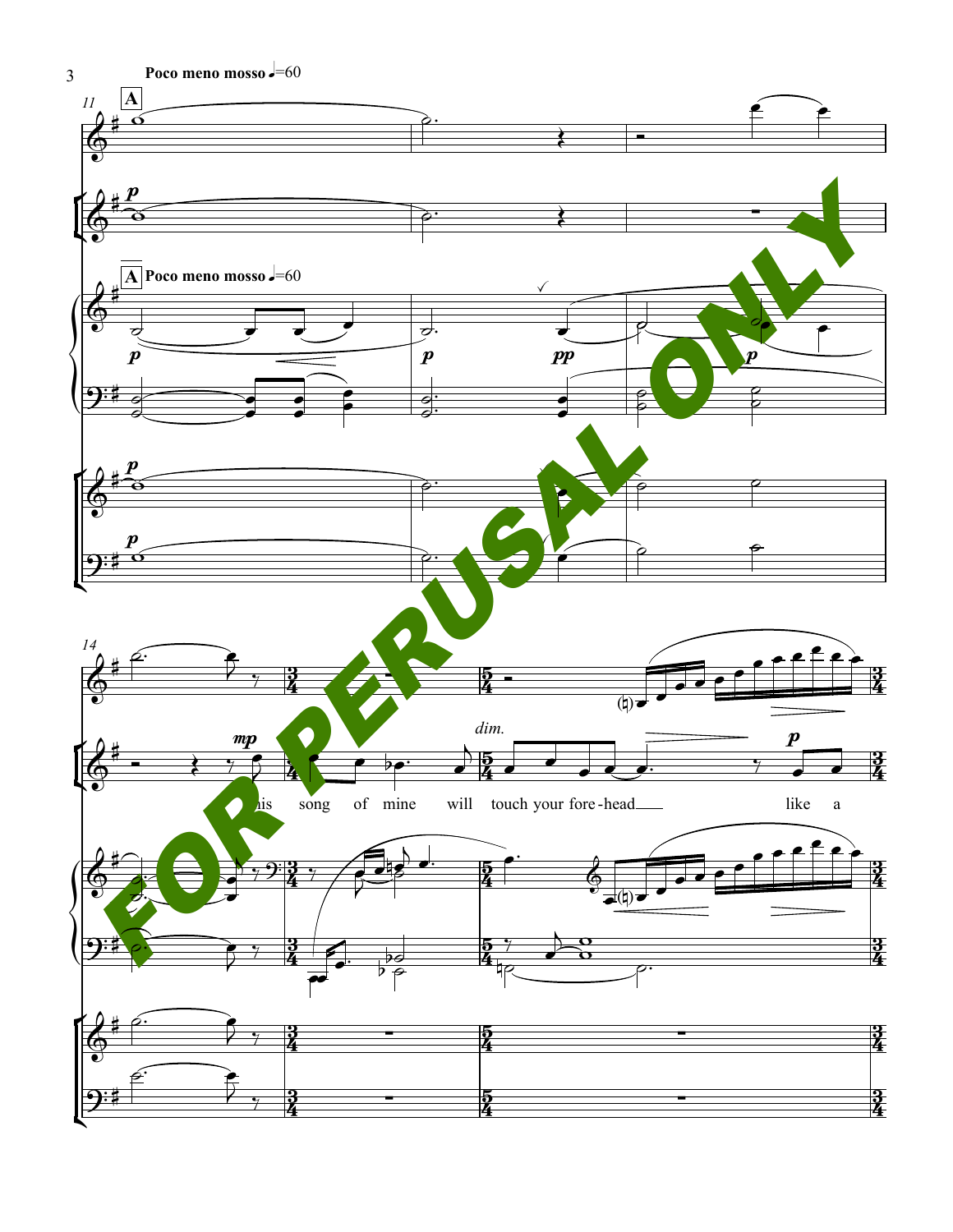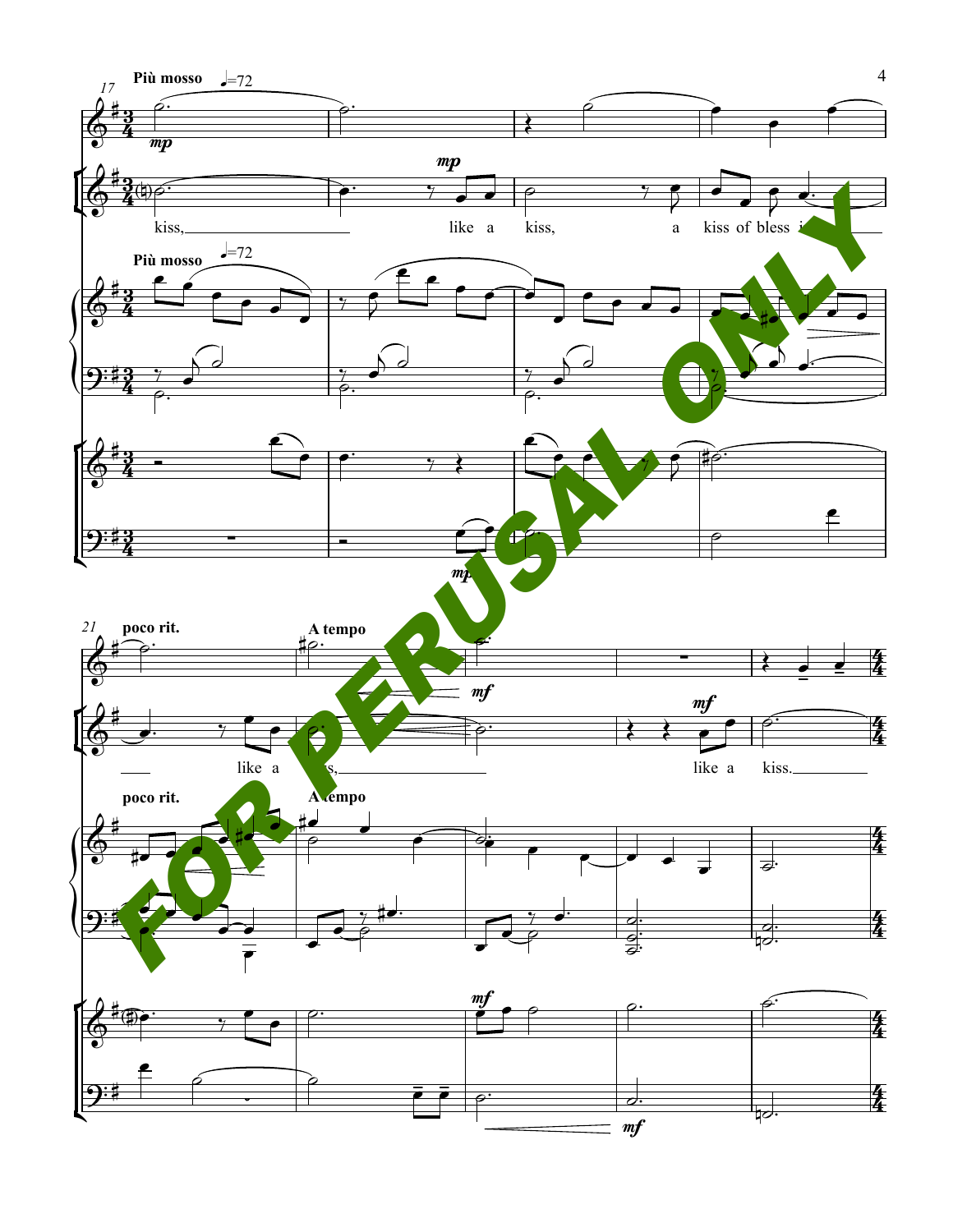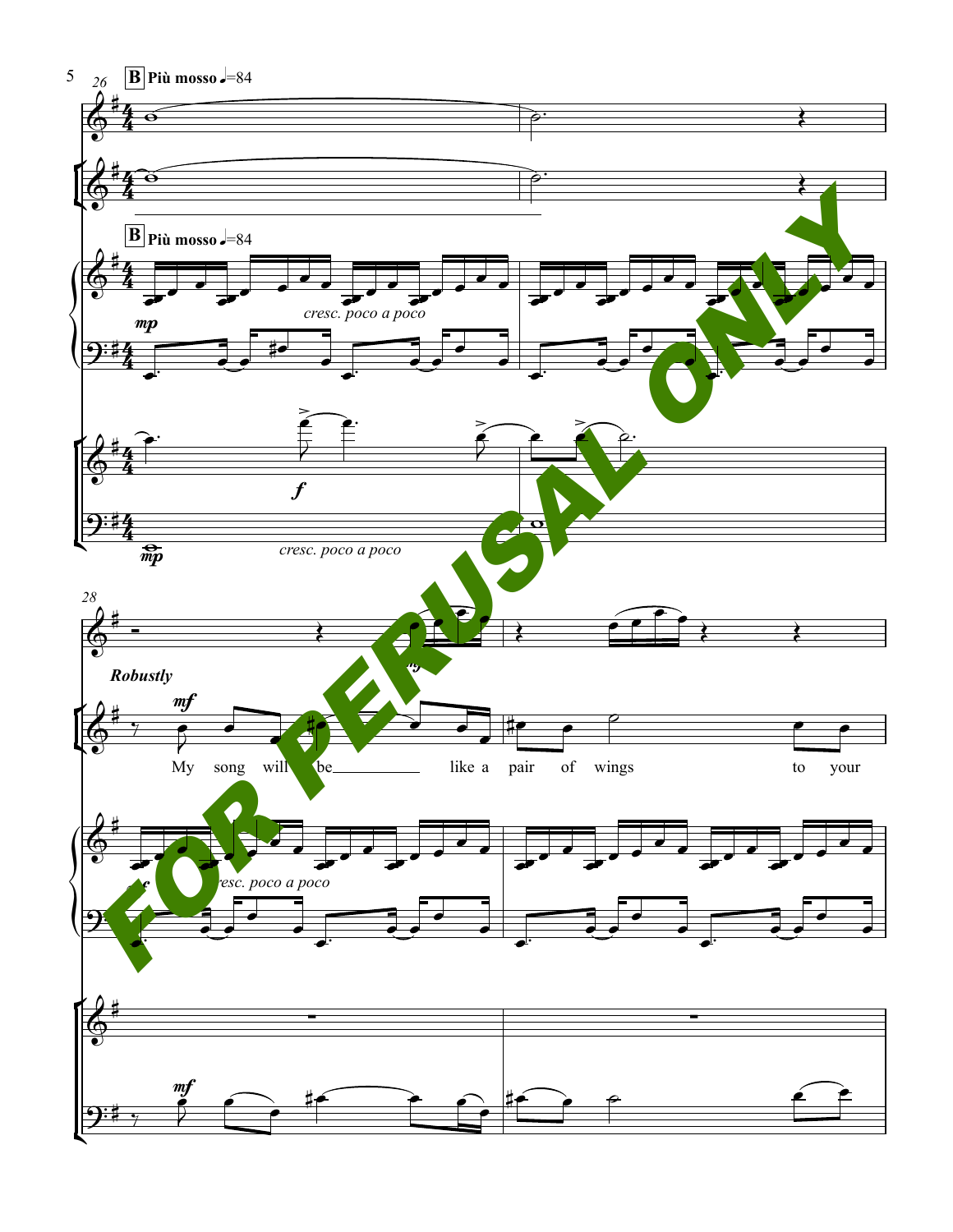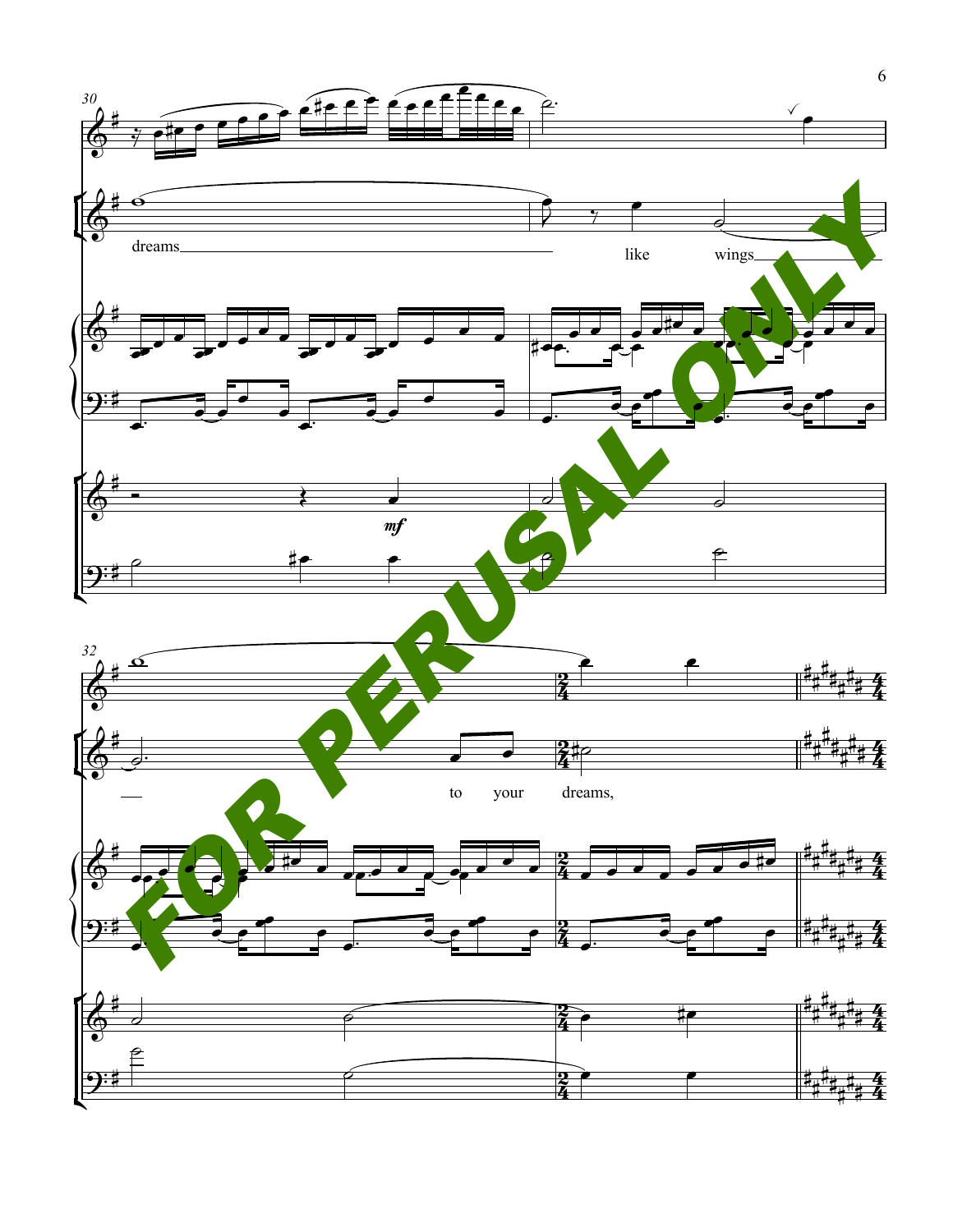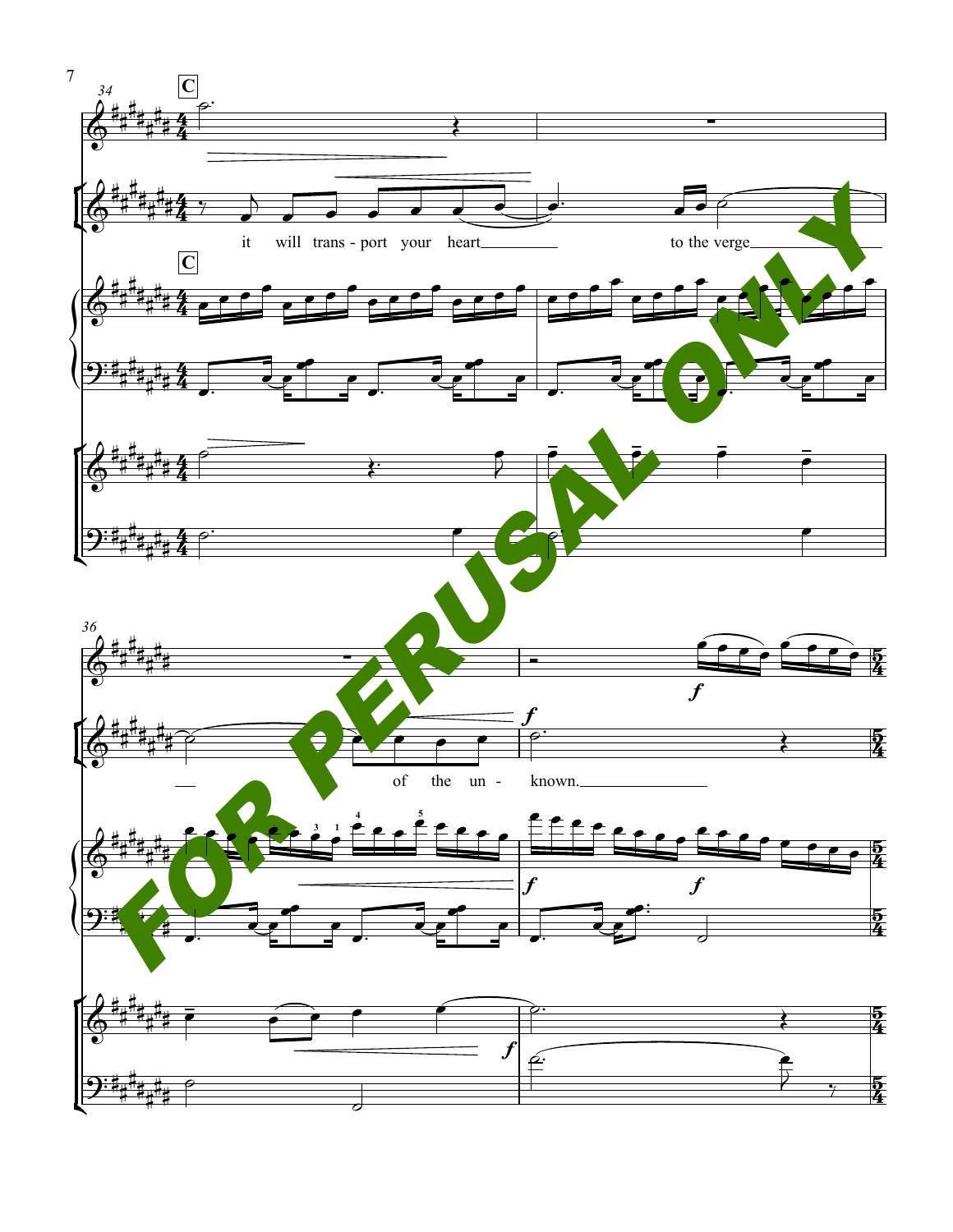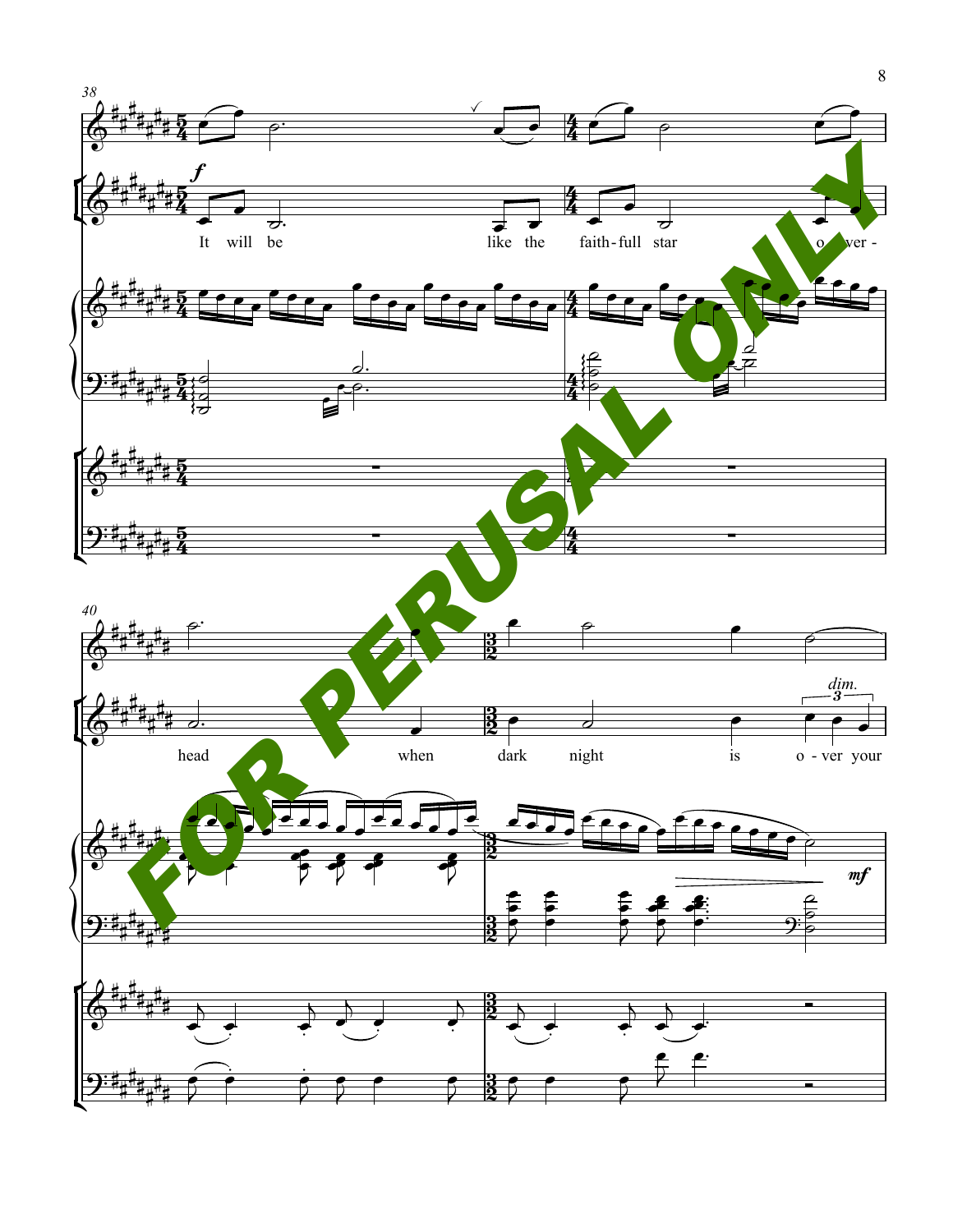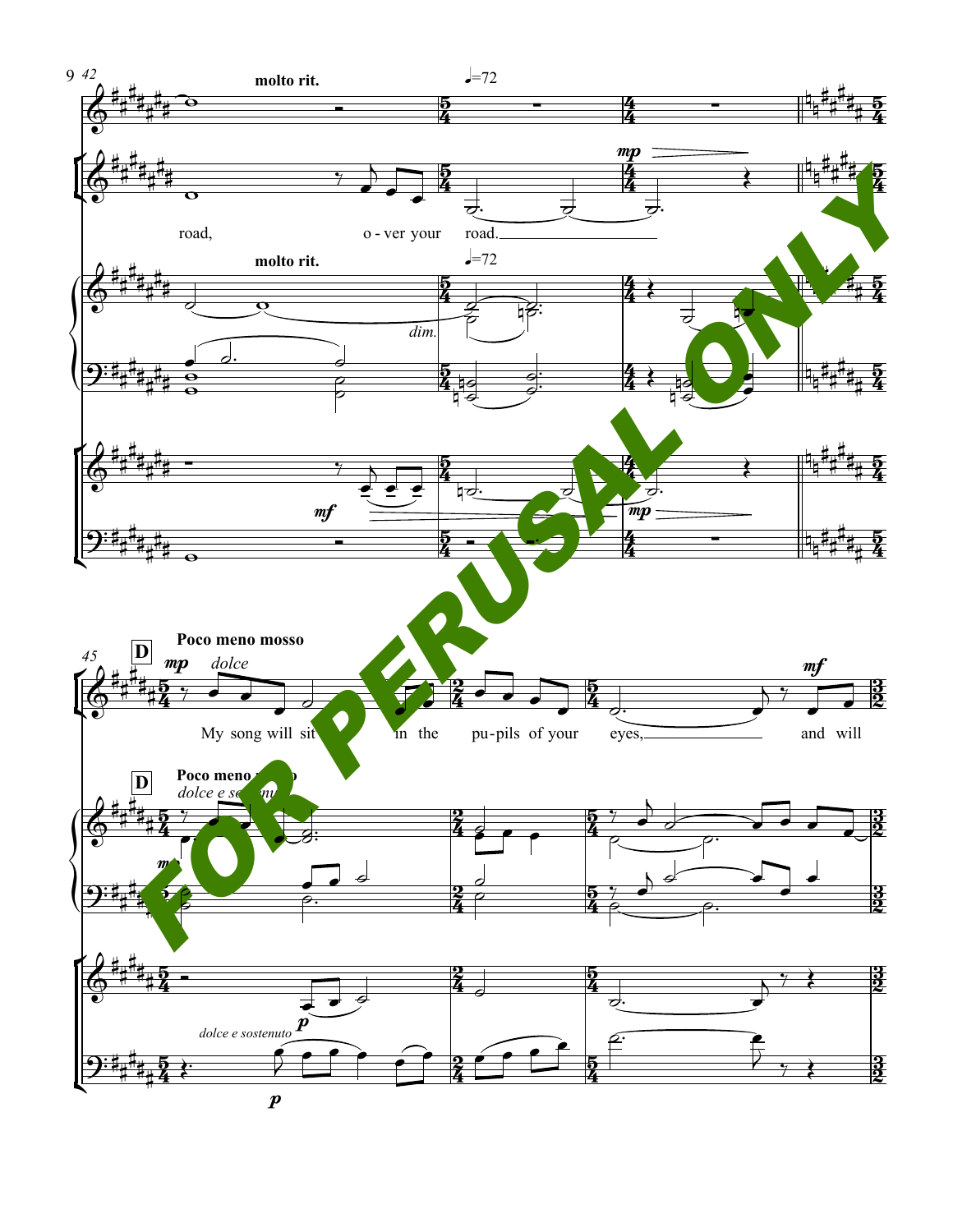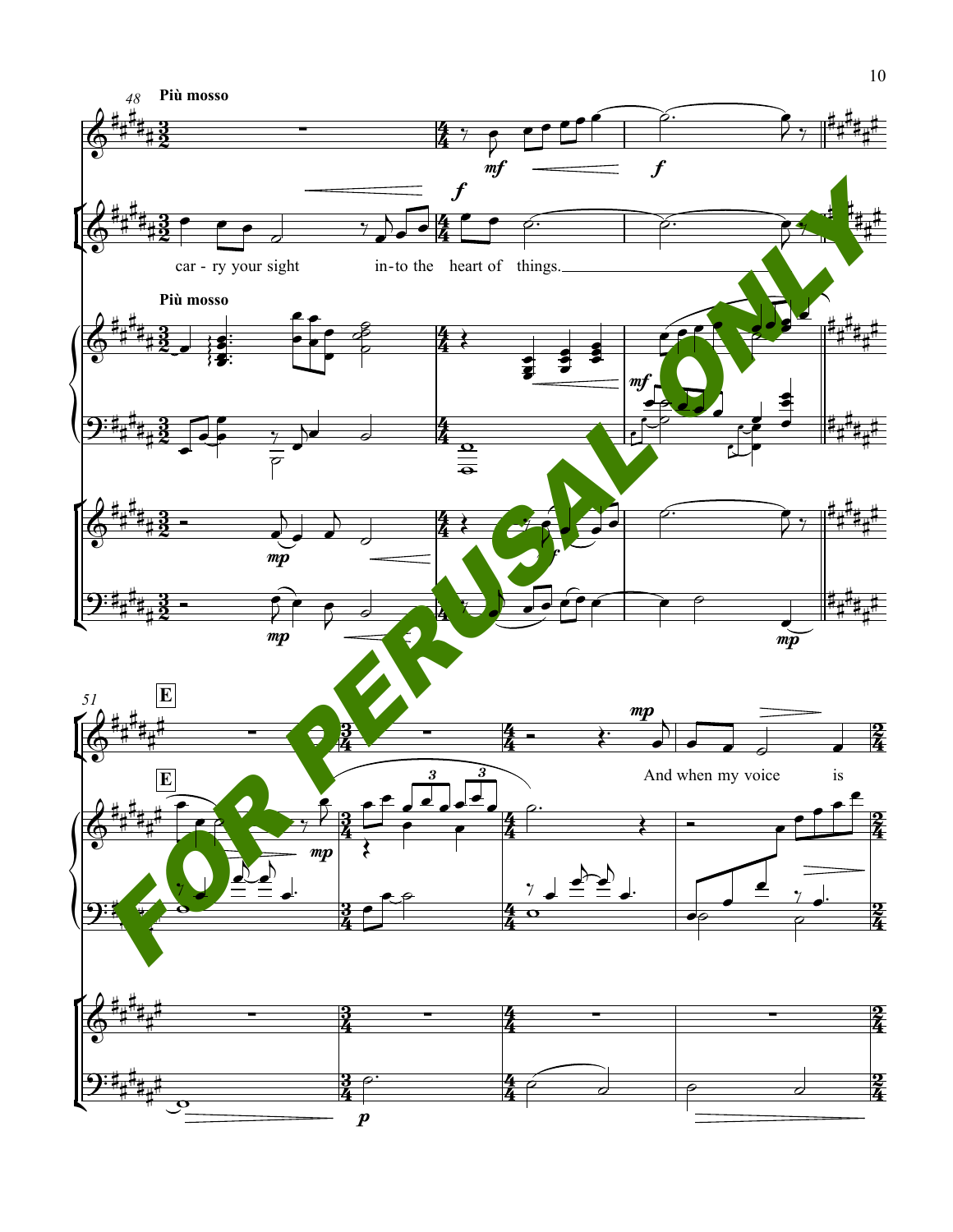